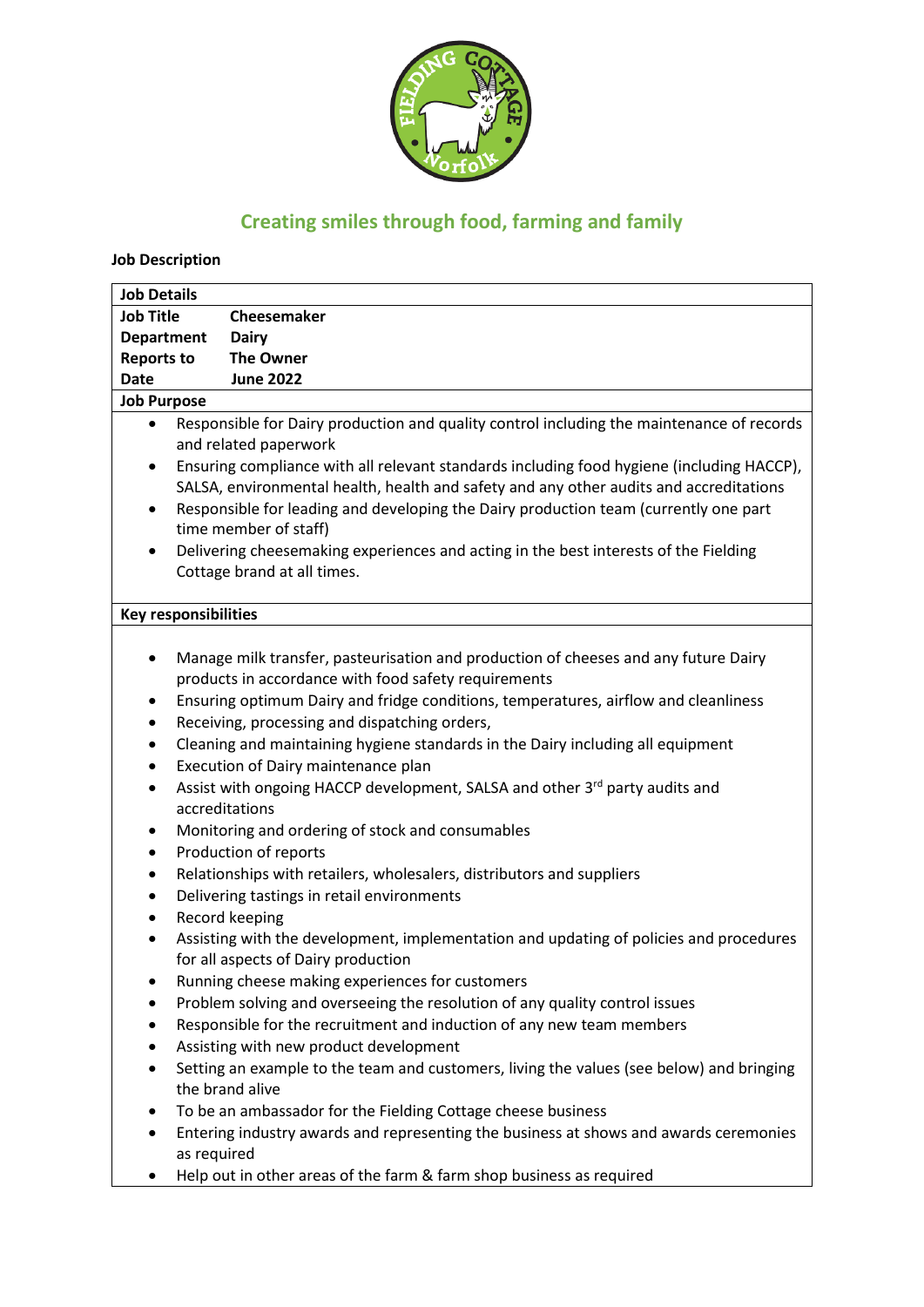#### **Knowledge, Skills, Qualifications and Experience**

- Previous experience of working in food production is highly desirable. environment
- Comprehensive knowledge and experience of the relevant regulations around food safety, HACCP, SALSA and H&S within the food production environment is highly desirable
- A passion for local, artisan food (and preferably cheese), is essential
- Level 2 Food Hygiene certificate is desirable
- Level 2 Health and Safety qualification is desirable
- Up to date First Aid qualification is desirable
- Experience of manual handling is an advantage
- Line management experience is desirable
- Very good numeracy and literacy skills, ability to precisely follow a recipe
- High standard of data inputting accuracy
- IT confident

#### **Behavioural Competencies**

- Happy to work independently for a significant amount of time
- Exceptional cleanliness and personal hygiene standards
- Exceptional attention to detail
- **Excellent communication skills**
- Highly organised, thorough and methodical
- Self-motivated and adaptable
- Problem solver, able to think on your feet
- Flexible, adaptable, can-do attitude
- Interested in continuous improvement
- **Trustworthy**
- Ability to both manage a team and work as part of a wider team
- Working within Fielding Cottage's Values (see below), Procedures & Policies

#### **Other**

**Please note: This job requires stamina for hard work, extended periods of standing, bending, squatting and ability to lift 25kg. The position will spend a significant amount of time working independently.**

The above are the principle tasks and responsibilities of the post at the present time. However, this is not an exhaustive list and other duties may be required now or at a future date in order to comply with the operational demands of the business. In addition it is expected that the job holder will undertake any reasonable additional tasks within the scope of the post as requested by their Line Manager.

# **Job Description Agreement** Team Member Name: Team Member signature: Date: Date: Line Manager signature: Date: